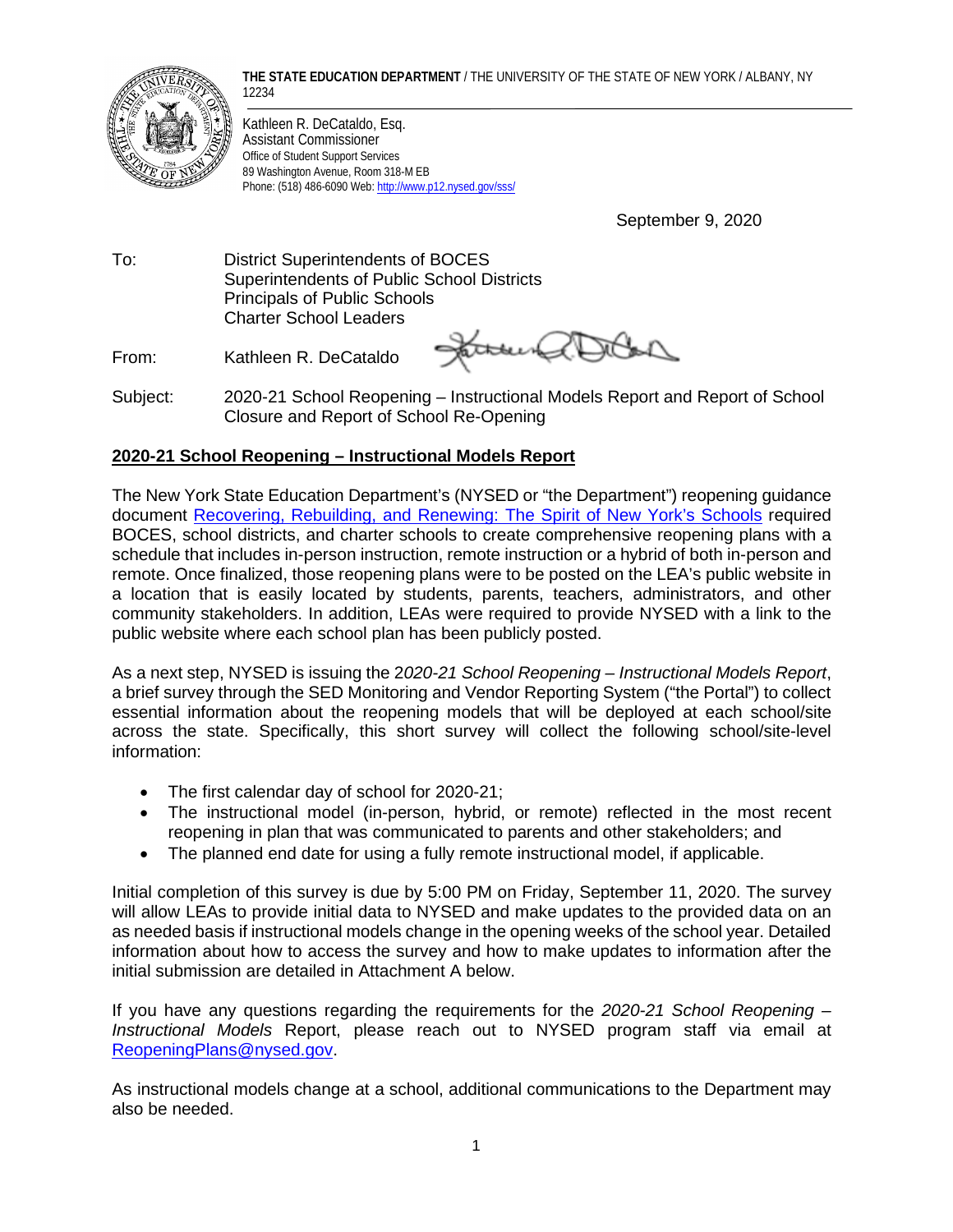# **Report of School Closure and Report of School Re-Opening**

Pursuant to Education Law §215 and [Commissioner's Regulation 155.17\(f\),](https://govt.westlaw.com/nycrr/Document/I36630acec22211ddb29d8bee567fca9f?viewType=FullText&originationContext=documenttoc&transitionType=CategoryPageItem&contextData=(sc.Default)) each superintendent of a school district, every board of cooperative educational services (BOCES) and county vocational education and extension board, the chancellor of the City School District of the City of New York, and each charter school Leader shall notify the Commissioner immediately when the emergency plan or building-level school safety plan is activated resulting in the closure of a school building, and shall provide such information as the Commissioner may require, using the Report of School Closure.<sup>[1](#page-1-0)[2](#page-1-1)</sup> This requirement includes, but is not limited to:

- Closure determined to be necessary through consultation with the local health department and the New York State Department of Health due to an outbreak of COVID-19 in the school community;
- Closure due to high absentee rates affecting ability of a school to safely operate;
- Closure due to threat of violence or harm to the school or school community; or
- Closure due to a water main break.

Similarly, when it is determined that it is safe to re-open the school building(s), including when a school determines to return to hybrid or fully in-person instruction, each superintendent of a school district, every board of cooperative educational services (BOCES) and county vocational education and extension board, the chancellor of the City School District of the City of New York, and each charter school Leader shall notify the Commissioner via the **Report of School Re-Opening.** 

The **Report of School Closure** and the **Report of School Re-Opening** are available now in the SED Monitoring and Vendor Support System application available via the NYSED Business portal. Information is provided in Attachment B regarding the reports and how to access them.

If you have questions about the Report of School Closure or Report of School Re-Opening, please contact the Office of Student Support Services at [StudentSupportServices@nysed.gov](mailto:StudentSupportServices@nysed.gov) or (518) 486–6090.

Please note that these reports are intended to provide immediate notification to the Commissioner regarding a closure or reopening. Each school district will additionally be required to submit information via the calendar reporting the district completes for state aid purposes. All closures during the 2020-21 school year will need to be accurately reflected on the 2020-21 calendar spreadsheet that you will be required to submit in September 2021 as a part of your SAMS Form A submission. For additional questions on the spreadsheet and SAMS process, please contact [180days@nysed.gov.](mailto:180days@nysed.gov)

<span id="page-1-0"></span> $1$  Charter schools are required to meet these requirements pursuant to Education Law  $\S$ §2853(2), 2854(1)(b) and Commissioner's Regulation 155.17.

<span id="page-1-1"></span> $2$  Note that this requirement does not apply to school closure for routine snow or weather conditions.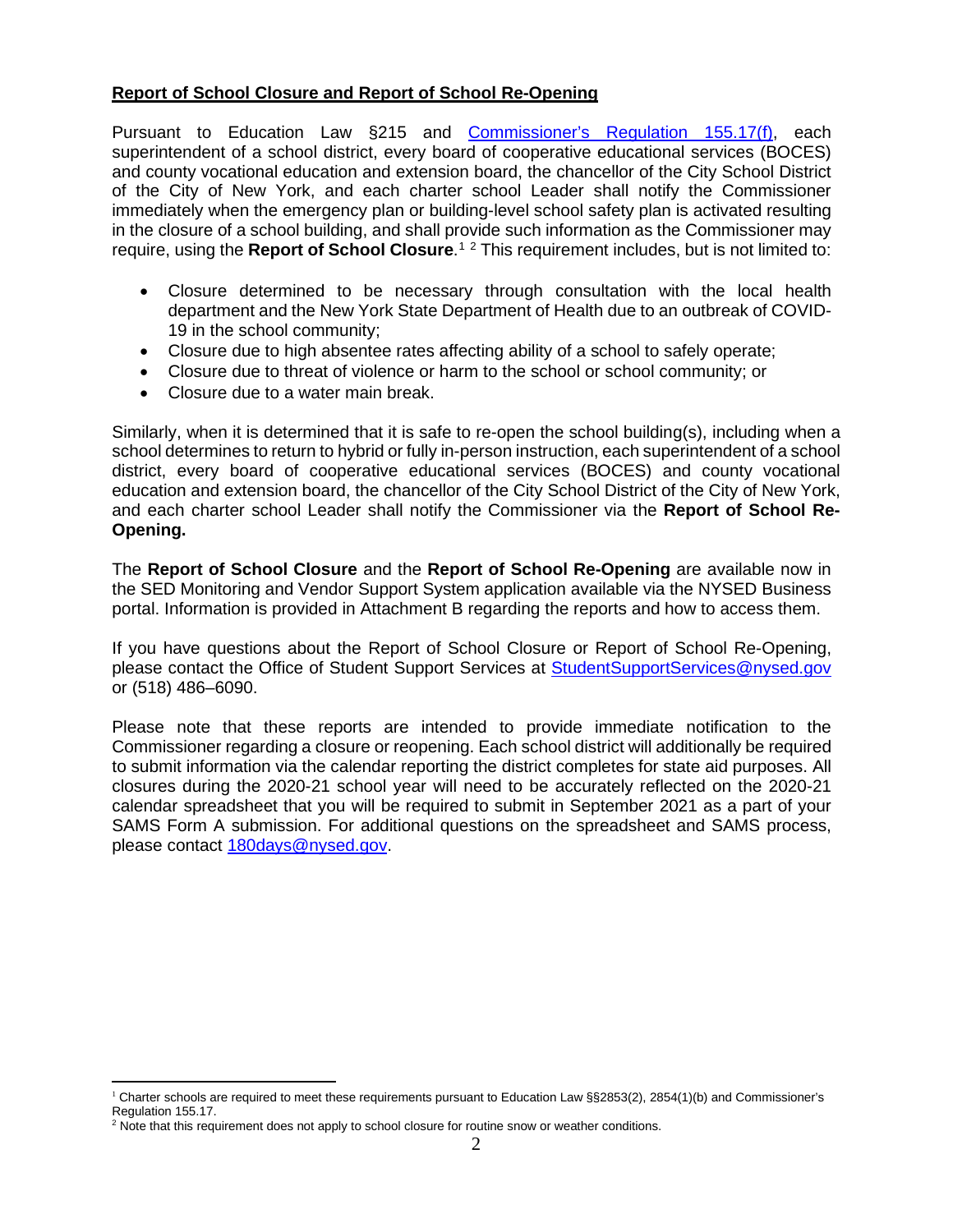# Attachment A

## How to Submit the *2020-21 School Reopening – Instructional Models* Report in the SED Monitoring and Vendor Performance System

The *2020-21 School Reopening – Instructional Models* **Report** may be accessed in the SED Monitoring and Vendor Performance System by completing the following steps:

- 1. Go to the [NYSED Business Portal;](https://portal.nysed.gov/abp)
- 2. Click on the "Log In" button
- 3. Enter your username and password
- 4. Click on "SED Monitoring and Vendor Performance System" under My Applications
- 5. Select "View Surveys for Surveys for School Closure"
- 6. Find the report titled "2020-21 School Reopening Instructional Models"
- 7. Click on 'view' to begin/continue to input information

The *2020-21 School Reopening – Instructional Models* Report may be *updated* in the SED Monitoring and Vendor Performance System by completing the following steps:

- 1. Go to the [NYSED Business Portal;](https://portal.nysed.gov/abp)
- 2. Click on the "Log In" button;
- 3. Enter your username and password;
- 4. Click on "SED Monitoring and Vendor Performance System" under My Applications;
- 5. Select "View Surveys for Surveys for School Closure" (which brings the user to his/her *Inbox);*
- 6. Find the link for the *Outbox* (located directly to the right of the link for the Inbox) and click on it;
- 7. Find the report titled "2020-21 School Reopening Instructional Models"
- 8. Click on 'view' to access the previous version of the report;
- 9. Within the report, click on the blue button at the top of the page "Update Survey Data"; and
- 10. Update information, as applicable, and resubmit.

If you have any questions regarding the requirements for the *2020-21 School Reopening – Instructional Models* Report submission, please reach out to NYSED program staff via email at [ReopeningPlans@nysed.gov.](mailto:ReopeningPlans@nysed.gov)

To resolve any questions related to user accounts, password resets, the SEDDAS application, and assistance with the Business Portal itself, please contact the Help Desk at [SEDDAS@nysed.gov.](mailto:SEDDAS@nysed.gov)